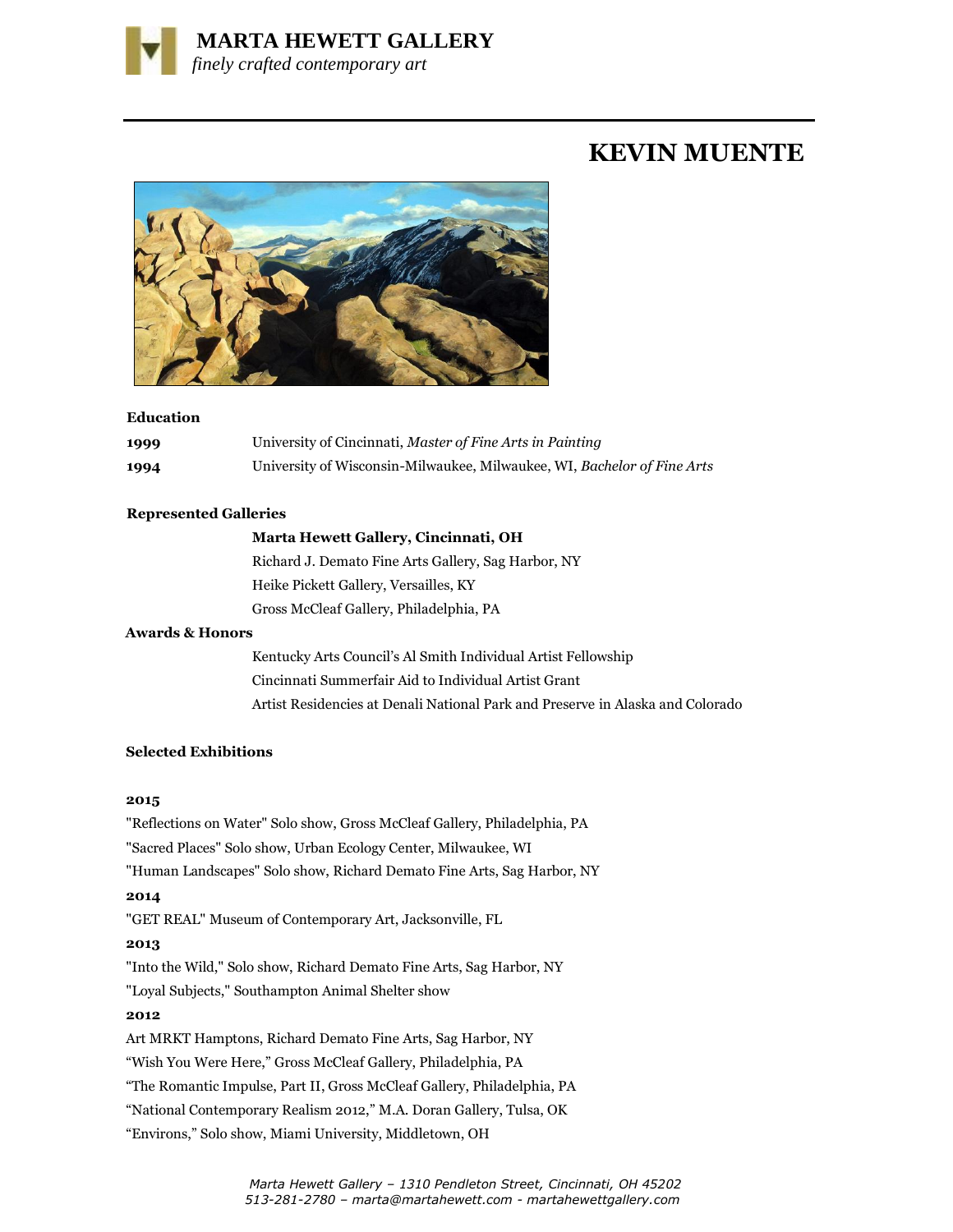#### **2011**

"Traces," Solo show, Gross McCleaf Gallery, Philadelphia, PA "American Landscape Coast to Coast," Gross McCleaf Gallery, Philadelphia, PA "2011 National Contemporary Realism," M.A. Doran Gallery, Tulsa, OK **2010** "Places in Time" Solo Show, Heike Pickett Gallery, Lexington, KY "Summerfair Selects" Thomas J. Funke Gallery, Cincinnati, OH **2009** "Stitches in Time" Solo Show, Northern Kentucky University, Highland Heights, KY "Seasonal Drift" Gross McCleaf Gallery, Philadelphia, PA "The Four Seasons," Sherry French Gallery, New York, NY **2008** "Small Sizes-Precious Pieces," Sherry French Gallery, New York, NY "I of the Storm" September 5-Oct. 6; "Terrain" Solo show, The Collector's Art Group, Cincinnati, OH "25th Anniversary show" Heike Pickett Gallery, Versailles, KY "Group Landscape Show" Gross McCleaf Gallery, Philadelphia, PA "Beauty Matters" The United Way, Cincinnati, OH Gross McCleaf Gallery, Philadelphia, PA **2007** "Uncommon Wealth: Al Smith Fellowships" Kentucky Arts Council, Traveling Exhibition multiple venues, KY Gross McCleaf Gallery, Philadelphia, PA "Invitational Group Show" Heike Pickett Gallery, Versailles, KY "Yearbook" Heike Pickett Gallery, Versailles, KY Fresh Nine, Gross McCleaf Gallery, Philadelphia, PA "American Arcadia" Gross McCleaf Gallery, Philadelphia, PA **2006** "Drawn from Life", Manifest Gallery, Walnut Hills, OH "re:place, be:longing" Rike Gallery, University of Dayton, Dayton OH "Portrait Miniatures-Cincy Style Cincinnati Art Museum, Cinncinati, OH "Uncommon Wealth: Legacy of the KY Arts Council Fellowships, Lexington Art League, Lexington, KY. **2005** "Terrestrial Domains" Manifest Gallery, Cincinnati, OH 3 person show, Xavier University, Cincinnati, OH **2004** Annual art auction, Knoxville Museum of Art, Knoxville, TN Solo show, Harding University, Searcy, AR "Celebrating Ohio Landscapes" Closson's, Cincinnati, OH **2003** Solo show, The Carnegie Art Center, Covington, KY Group show "Non objective to objective", Closson's, Cincinnati, OH Four Person show, Curator: Steven Vincent Clark, Rookwood Tower, Cincinnati, OH Solo show, Northern Kentucky University, Highland Heights, KY **2002** Holiday Showcase Exhibition, Art Institute and Gallery, Salisbury, MD Three-person show, "New Horizons" Malton Gallery, Cincinnati, OH, **2001**

Missouri Theater, St. Joseph, Missouri, Solo show, Missouri Theater, St. Joseph, MO

 *Marta Hewett Gallery – 1310 Pendleton Street, Cincinnati, OH 45202 513-281-2780 – marta@martahewett.com - martahewettgallery.com*